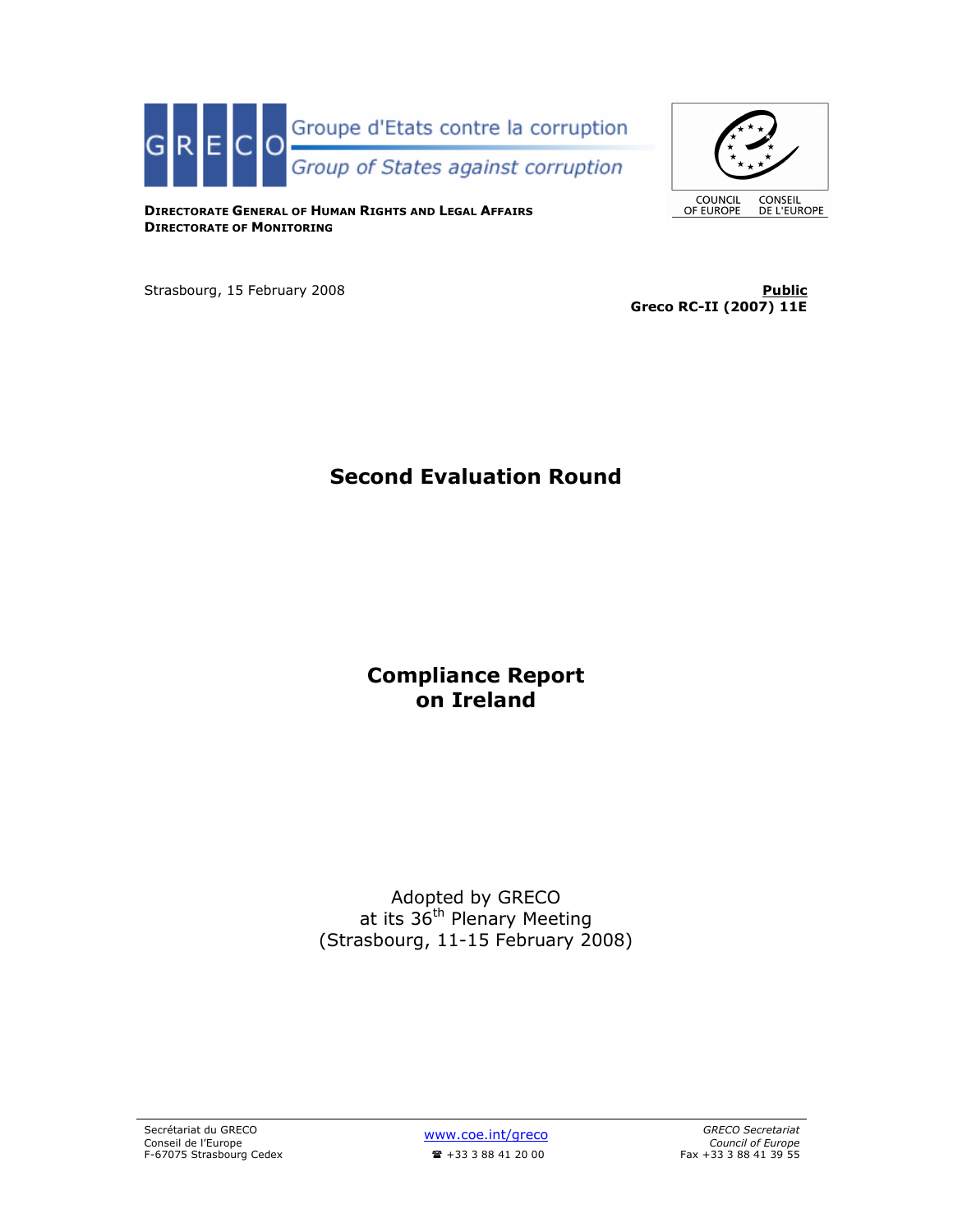## I. INTRODUCTION

- 1. GRECO adopted the Second Round Evaluation Report on Ireland at its 26<sup>th</sup> Plenary Meeting (5-9 December 2005). This report (Greco Eval II Rep (2005) 9E) was made public by GRECO, following authorisation by the authorities of Ireland, on 28 February 2006.
- 2. In accordance with Rule 30.2 of GRECO's Rules of Procedure, the authorities of Ireland submitted their Situation Report (RS-Report) on the measures taken to implement the recommendations on 31 July 2007.
- 3. GRECO selected, in accordance with Rule 31.1 of its Rules of Procedure, Portugal and the Slovak Republic to appoint Rapporteurs for the compliance procedure. The Rapporteurs appointed were Mr. Jorge MENEZES FALCÃO, Head of delegation to GRECO on behalf of Portugal and Mr Daniel GABČO, Head of delegation to GRECO on behalf of the Slovak Republic. The Rapporteurs were assisted by the GRECO Secretariat in drafting the Compliance Report (RC-Report).
- 4. The objective of the RC-Report is to assess the measures taken by the authorities of Ireland to comply with the recommendations contained in the Evaluation Report.

## II. ANALYSIS

5. It was recalled that GRECO in its evaluation report addressed six recommendations to Ireland. Compliance with these recommendations is dealt with below.

#### Recommendation i.

- 6. GRECO recommended to reconsider the system of fees for requests for access to official information according to the Freedom of Information Act as well as with regard to the available review and appeal procedures in this respect.
- 7. The authorities of Ireland recall that there are two types of charges applicable to requests for information according to the Freedom of Information Act, namely charges directly linked to costs of the public institution for its actual work with the particular request, such as searching, retrieval and copying of documents and the so called "up-front fees" which apply to requests irrespective of the work required. Whereas the work related charges were introduced already at the adoption of the Freedom of Information Act in 1997, the "up-front fees" were only introduced in 2003.
- 8. The authorities state that the amendment in 2003 of the Freedom of Information Act introducing the system of "up-front fees" requires a requester to pay a  $\epsilon$ 15 fee in respect of requests concerning non-personal information. Moreover, a request for a review of a negative decision concerning such information would cost €75 and an appeal to the Information Commissioner €150. All three "up-front fees" may be reduced to respectively €10, €25 and €50 in respect of medical card holders (low or non-income earners). The authorities further explain that the "upfront fee" system was introduced following the recommendation by a High Level Group of Government Departmental Secretaries General with the task of reviewing the operation of the Freedom of Information Act in 2002. In general, the fees were designed to encourage a greater appreciation of the cost for administering the Freedom of Information Act by public bodies while ensuring that people continue to have access to information. Moreover, the fees are seen to provide protection against misuse of the Freedom of Information Act and the authorities refer to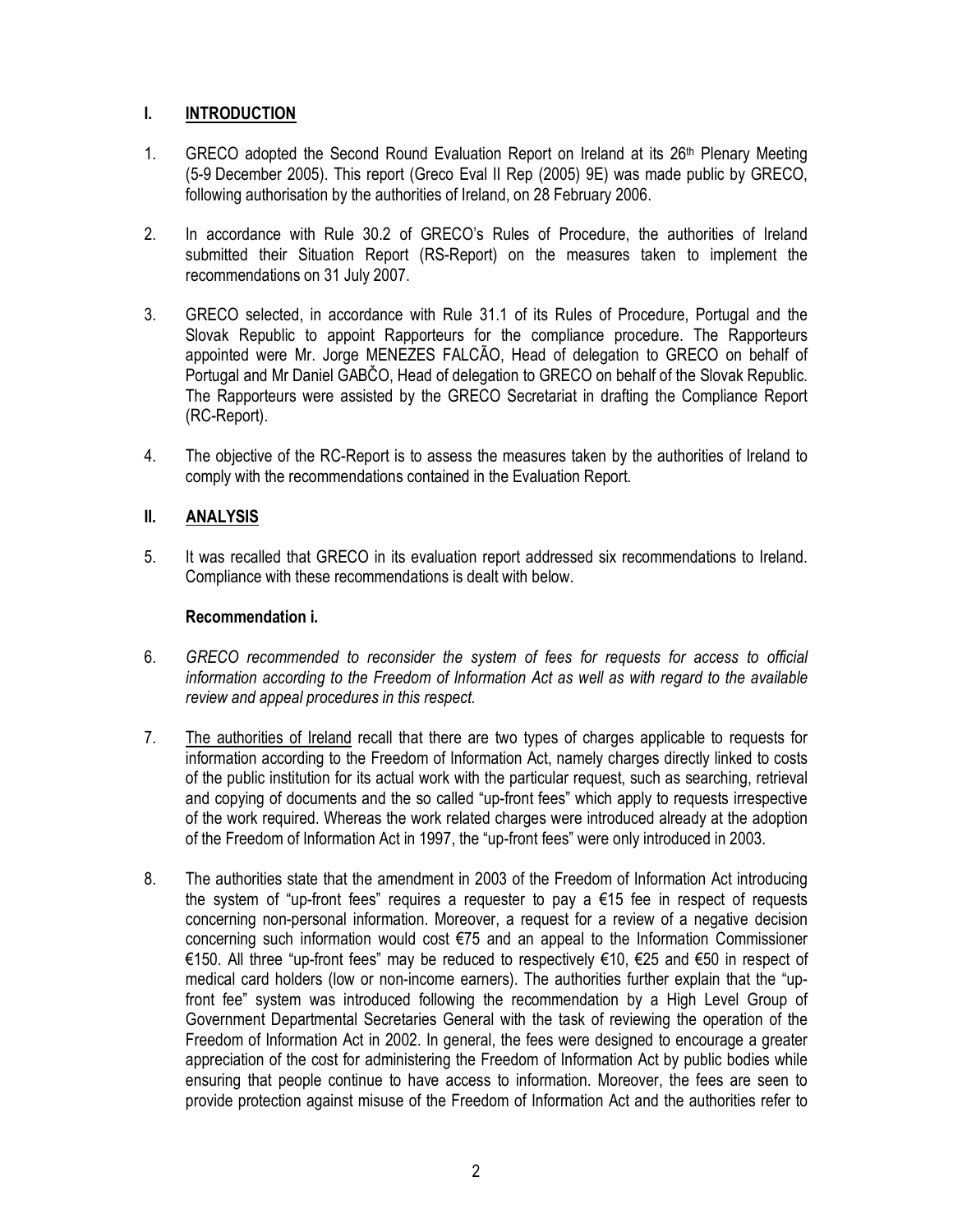examples of such usage prior to the introduction of the "up-front fees" which resulted in considerable costs and disruption. The authorities stress that the fees are not used for personal information requested and claim that they are not a deterrent to a "responsible" use of the Freedom of Information Act for non-personal information. The authorities conclude that, following new consideration of this matter within the Government in 2007, there are no further plans for a review of the pertinent regulations of the Freedom of Information Act as amended in 2003..

- 9. GRECO recalls that the present recommendation is formulated in a general way in order to leave it to the Irish authorities how to reform the system of different fees. However, the analysis preceding the recommendation<sup>1</sup>, makes it clear that the reason leading to the recommendation was the "flat-fee element", which was introduced in 2003. Consequently, leaving aside the fee system directly relating to the actual costs for retrieving information and those for photo copying etc – which exist in several other GRECO member States as well - GRECO is only concerned about the more recent part of the system relating to the "up-front fees".
- 10. GRECO has constantly held that transparency of public administration is of the utmost importance for the prevention of corruption. With the adoption of the Freedom of Information Act and the connected modernisation process of public administration the Irish authorities provided for a more transparent administration and these moves were accordingly considered important by GRECO, as indicated in the Evaluation Report<sup>2</sup>. However, the introduction of "up-front fees" in 2003 goes in the opposite direction. It follows from the information submitted by the Irish authorities – at the time of the evaluation as well as in their recent Situation Report - that a main reason for the introduction of the "up-front fees" was to prevent requests and appeals which were considered abusive or "irresponsible"<sup>3</sup> . In this respect GRECO has taken note of recent Annual Reports of the Information Commissioner in Ireland<sup>4</sup>, according to which the total number of requests for non-personal information significantly decreased since the introduction of the "upfront-fees"; from 18 443 requests in 2003 to 11 804 in 2006. This negative trend starts at the same time as the introduction of the "up-front-fees", and the Commissioner stated in the 2005 Annual Report that a return to the levels of 2003 could not be envisaged "without the issue of upfront fees being reviewed and changes made"<sup>5</sup>. GRECO has also taken note of a document issued by the Information Commissioner in March 2007<sup>6</sup>, in which it is, *inter alia,* stated that the Commissioner's Office, which has responsibility for keeping the Freedom of Information Act under review, was not consulted in advance of the 2003 amendments. The same document contains recommendations by the Commissioner that fees for internal review and appeals to the Information Commissioner should be brought into line with other jurisdictions which either do not charge or have a nominal fee and; that such fees be refunded in the event of a successful appeal of a public body's decision.
- 11. In the light of the above, it appears that the introduction of the current "up-front fees" has had a significant impact on the number of requests and that this matter is subject to strong controversies in Ireland. GRECO therefore maintains its previous conclusion that the current fee system could be a deterrent to the public, the media and others to seek information. Nothing new has been reported that changes this conclusion. However, the recommendation only requires the Irish authorities to reconsider the system of fees and the authorities have shown that this matter l

<sup>&</sup>lt;sup>1</sup> Paragraph 78 of the Second Round Evaluation Report on Ireland (Greco Eval II Rep (2005)9E

<sup>2</sup> Paragraphs 78 and 116 of the Evaluation Report

<sup>3</sup> Paragraph 46 of the Evaluation Report

<sup>4</sup> Office of the Information Commissioner, Annual reports 2003-2006, available on www.oic.ie

<sup>5</sup> Office of the Information Commissioner, Annual report 2005, page 9

<sup>6</sup> Suggested amendments to improve the operation of the Freedom of Information Acts, 1997 and 2003, published by the Office of the Information Commissioner, March 2007,available on www.oic.ie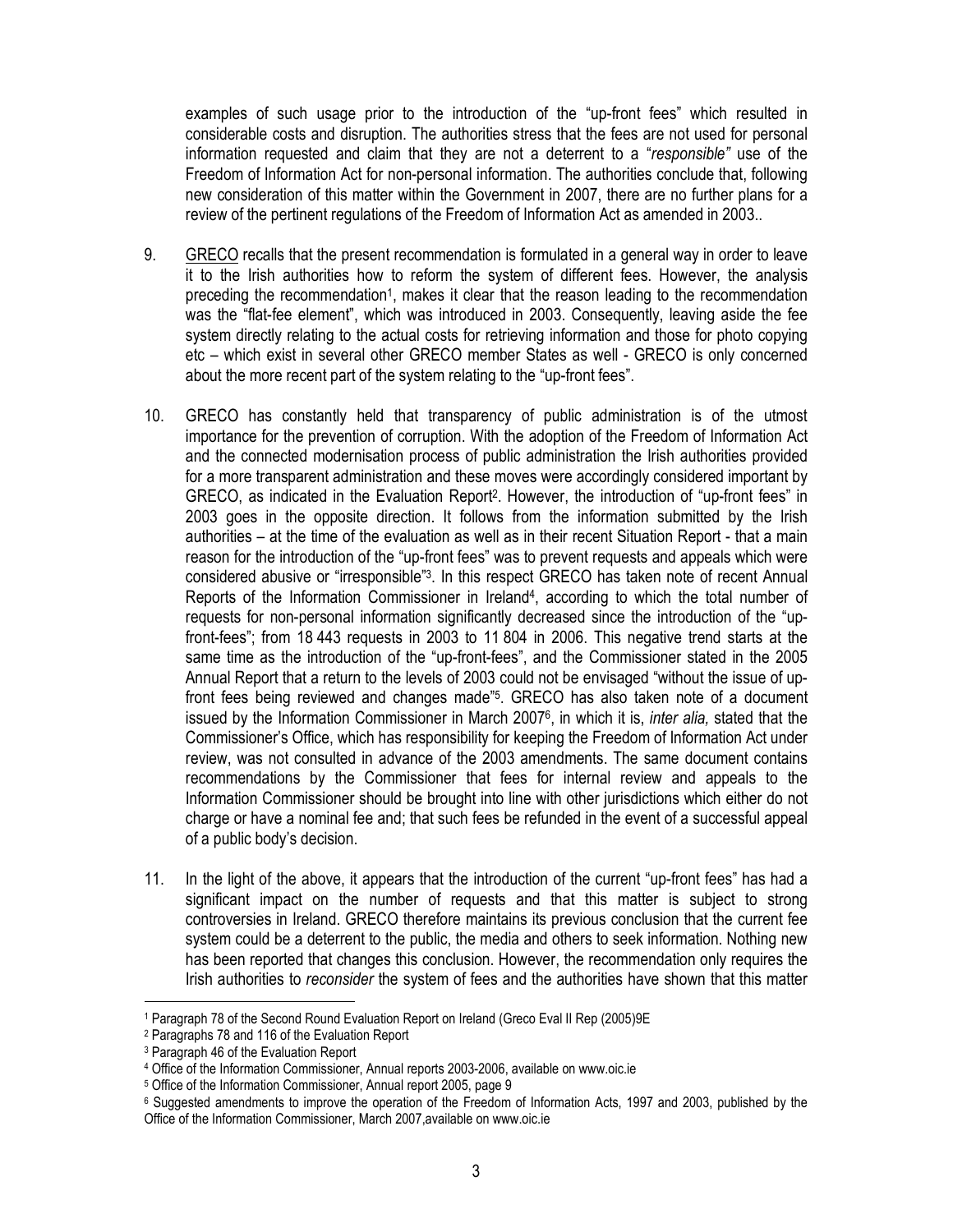has been subject to some re-examination. Nevertheless, GRECO very much regrets that the authorities have not come to a conclusion to abolish the "up front fees" and that it appears that the opinion of the Information Commissioner – who is responsible for keeping the Freedom of Information Act under review – has not been adhered to. GRECO concludes that the recommendation, as it was formulated, has been complied with.

12. GRECO concludes that recommendation i has been implemented satisfactorily.

## Recommendation ii.

- 13. GRECO recommended to introduce clear rules/guidelines and training for public officials to report instances of corruption, or suspicions thereof, which they come across in their duty and, to establish adequate protection for public officials who report instances of corruption (whistleblowers).
- 14. The authorities of Ireland report that a high level Working group of senior officials from a range of relevant Departments has been established to ensure progress in respect of recommendations made by the OECD (Phase II report) and the Department of Finance has asked that the current GRECO recommendation be examined in conjunction with the OECD recommendations by the Working group. Moreover, the Working Group has set up a sub group on awareness raising to develop appropriate training and awareness of foreign bribery offences within the public administration. The work of the group, which has met twice, is also relevant for the implementation of recommendation ii, which is the responsibility of the Ministry of Finance, also represented in the group. Results are expected within 12 months.
- 15. Furthermore, the authorities state that there is nothing in law that prevents a public official from reporting suspected corruption directly to a superior officer, to the Standards in Public Office Commission or to the Police. However, there is neither a legal obligation nor any ethical guidelines encouraging an official to report perceived instances of corruption. Following the current recommendation, the Department of Finance examined the possibilities of introducing mandatory reporting; however, it was considered to be such a major change in the present policy that the Department made no proposals in this respect.
- 16. The authorities recognise the need for training. However, training for the purpose of the present recommendation will be considered in a wider perspective of training for public officials on ethical matters and has not yet been developed. See also Recommendation iii.
- 17. The authorities also report that the Government has decided (7 March 2006) to address the issue of whistleblowing on a sector basis rather than in a generalised way and has instructed ministries which had legislation in preparation to include, where appropriate, whistleblowing provisions in their draft Bills. The Government refers to the Safety, Health and Welfare at Work Act where whistleblowing provisions have been included. Whistleblower protection provisions have been included for the police (including civilian employees) in 2007 in a "whistleblower charter", which, inter alia, provides that those who report an allegation of corruption or malpractice within the police in good faith must not be subjected to disciplinary action for doing so. Whistleblower provisions have also been included in the Consumer Protection Act 2007and in the Health Act 2007. Moreover, the Department of Foreign Affairs has made a submission to the Department of Justice, Equality and Law Reform suggesting the inclusion of whistleblowing protection for the Prevention of Corruption (Amendment) Bill, currently being prepared to give effect to the Convention on Combating Bribery of Foreign Public Officials in International Business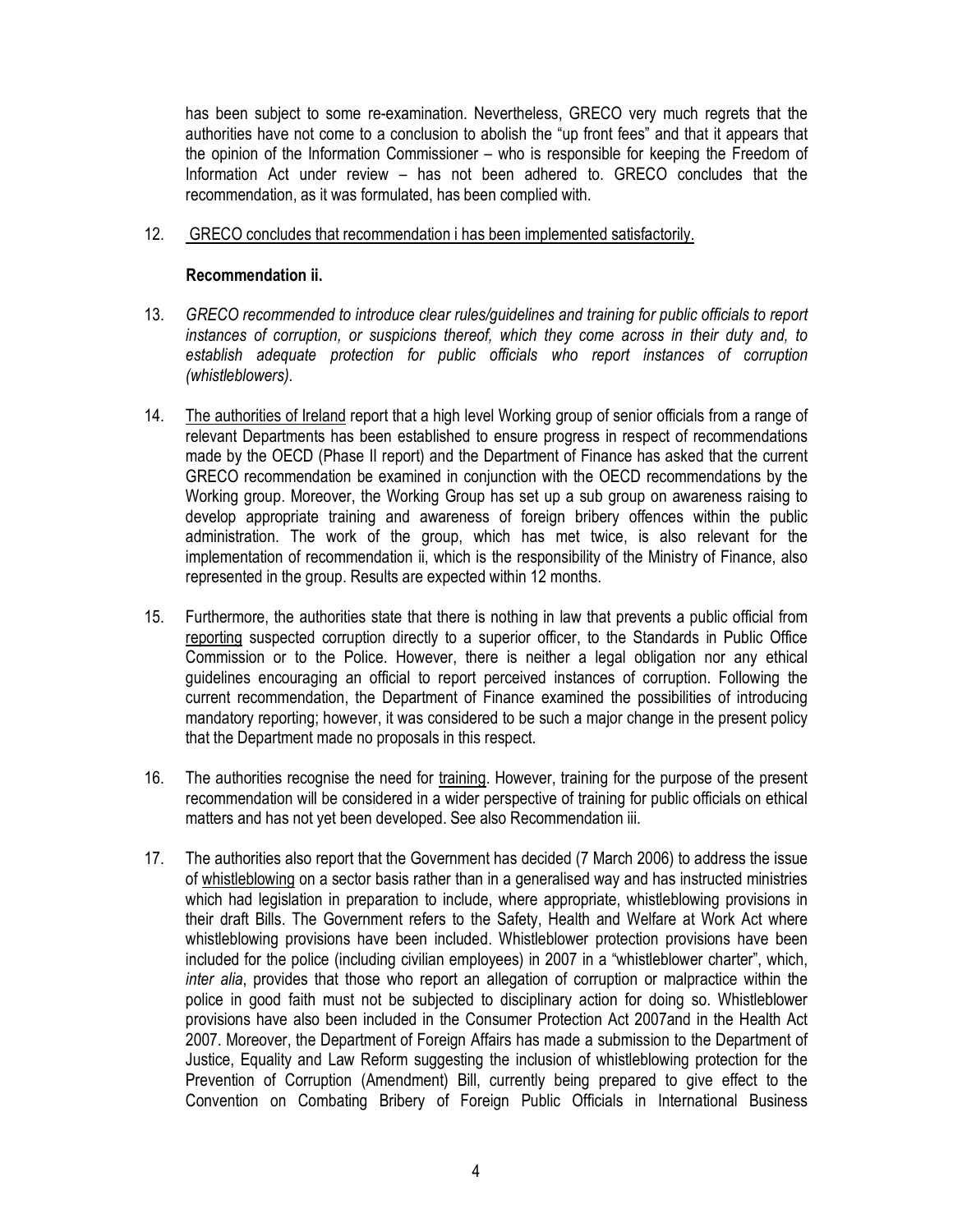Transactions, in order to comply with a recommendation issued by the OECD Working Group on Bribery. However, because of the manner in which the offence of corruption is framed under Irish legislation such protection would necessarily be extended to persons reporting a much broader range of corruption offences and not just foreign bribery offences. It is expected that the Bill will be published before the end of April 2008 and this provision will be given further examination by the Government, the legislature and interested parties.

- 18. GRECO takes note of the information provided. It is pleased to learn that the Irish authorities appear to be in an early process of implementing the recommendation. Moreover, GRECO welcomes the holistic approach apparently adopted in respect of the recommendation, in particular, that similar concerns raised by various international bodies are being dealt with in a coordinated manner.
- 19. As follows from the information provided, Ireland has not complied with the part of the recommendation relating to the introduction of clear rules/guidelines and training for public officials to report corruption, or suspicions thereof. GRECO would like to stress that the recommendation calls for "rules/guidelines" which does not necessarily imply legally binding rules. In respect of the establishment of adequate whistleblower protection for public officials the efforts made are more advanced and some promising achievements have been reported.
- 20. GRECO concludes that recommendation ii has been partly implemented.

#### Recommendation iii.

- 21. GRECO recommended to establish regular training for all public officials concerned with regard to the principles of the Civil Service Code of Standards and Behaviour (central government) and the Code of Conduct for Employees (local government) as well as with regard to other relevant codes of conduct of the public administration.
- 22. The authorities of Ireland report that copies of the Civil Service Code of Standards and Behaviour (central government) were issued, in September 2004, to all civil servants who were requested to acknowledge in writing that the contents of the Code had been read and noted. Subsequently, following the above recommendation from GRECO, the Department of Finance informed each Government department and office to ensure that the Code be provided to all new members of staff on their appointment, that new staff sign a statement to the effect that they have received a copy of the Code, read and noted its content. The matters raised in the Code are included in all induction courses given by training officers to new appointees to the Civil Service. The authorities are satisfied that these requirements are being met and that a copy of the Code is included in an '"Introduction Pack", which is provided to all new appointees. Furthermore, the Civil Service Training and Development Centre (CSTDC), in collaboration with a Working group made up of members from a number of Government Departments (see also Recommendation ii), is in the process of producing an Induction Manual for new entrants to the Civil Service. This Manual complements the induction training. The content of the Manual will provide an A-Z list of issues that are common to all Government Departments, the objective being to provide a user friendly manual to all staff joining the Civil Service. The Working group has taken the recommendation of GRECO on board and the principles of the Code will underpin the structure of the Manual. This initiative is expected to become available to all Departments in 2008.
- 23. Moreover, the Department of Finance, in liaison with the Central Training Unit, is preparing for the provision of a course on the Code to personnel and training officers in all Government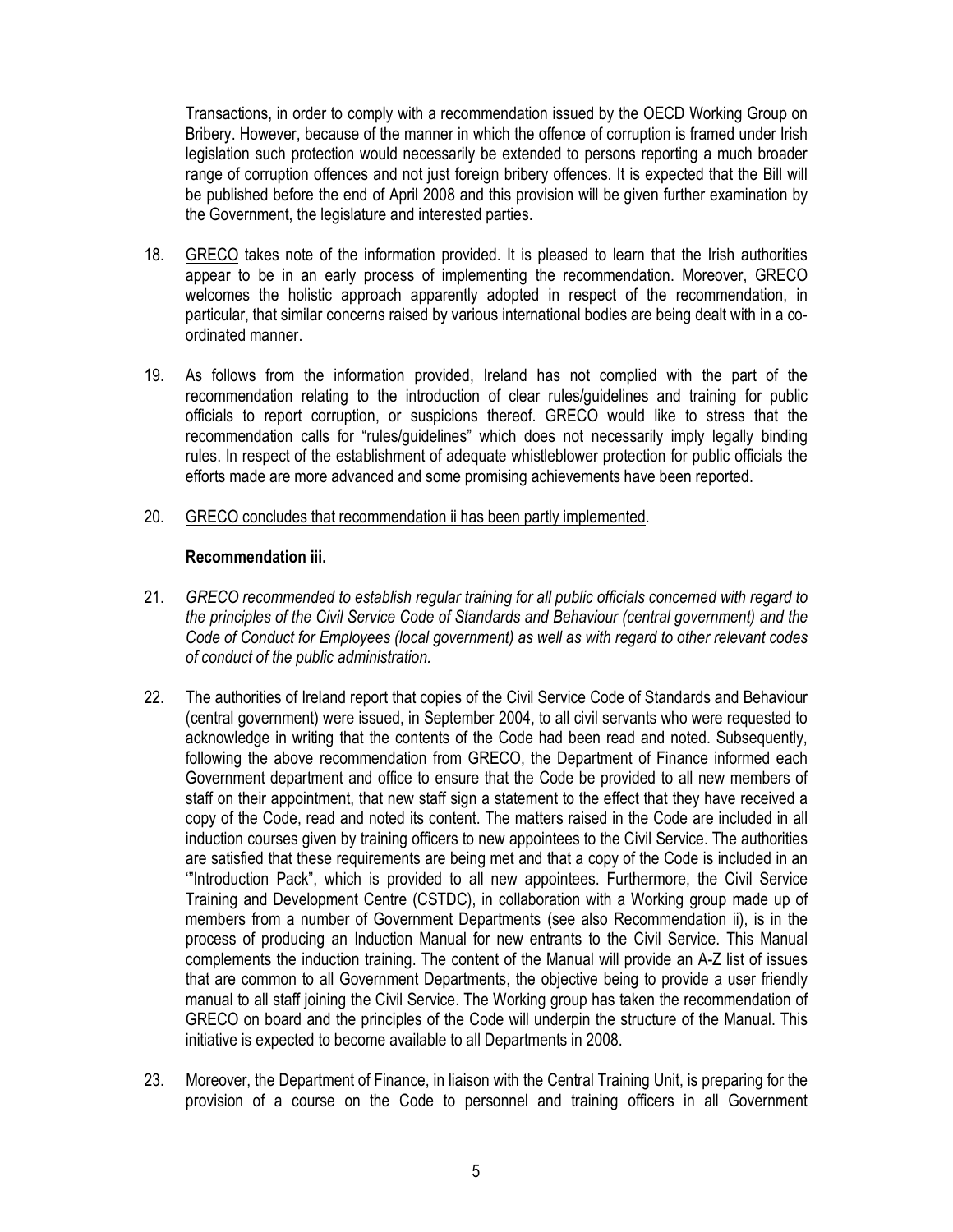Departments and Offices, in order to establish a resource centre in each Department or Agency on the contents of the Code. Individual civil servants who have specific questions on the Code will be encouraged to seek advice and clarification from their training officers or their human resources unit and may obtain assistance from their supervisors. The CSTDC has also commenced work on the production of a new training and development programme for the Clerical Officer grade. The objective is to have a top quality development programme available to Departments for the Clerical Officer grade. It is hoped that the new training and development programme will be piloted under the aegis of the CSTDC in 2008. However, the programme is still at the design stage and will have to go through a number of processes to quality assure it before going live. At present there is a session entitled "Working in the Civil Service Context" based on the principles of the Code.

- 24. Moreover, the authorities have added that the CSTDC, has agreed that all new training initiatives developed by the CSTDC for all public officials, at central as well as local level, shall include modules of training in relation to their respective codes of conduct (including anti-corruption aspects) and that such training should be regular and combined with awareness raising.
- 25. GRECO takes note of the information provided, which indicates that Ireland has embarked on a comprehensive modernisation process to establish regular ethics training in the public service at central as well as local level. GRECO hopes that these projects will materialise as soon as possible and looks forward to further information.
- 26. GRECO concludes that recommendation iii has been partly implemented.

#### Recommendation iv.

- 27. GRECO recommended to establish centralised systems for collecting statistics on the use of disciplinary proceedings and sanctions covering central as well as local administrations.
- 28. The authorities of Ireland report that the Civil Service Regulation (Amendment Act) 2005 is a key part of the public service modernisation programme that aims to improve human resource practice in the Civil Service and strengthen the mechanisms for accountability and performance. To ensure a more effective Civil Service in the public interest, the Government decided to enact this new legislation to ensure that Ministers, Secretaries General, Heads of Offices and managers are given the necessary authority to manage staff directly and in particular to manage performance more effectively. The Act came into force in July 2006. The Civil Service Disciplinary Code, revised in accordance with the Act, replaces the Disciplinary Code issued in 1992. The new procedures in relation to discipline apply to all new disciplinary cases beginning after July 2006, regardless of when the alleged offence occurred. Details of how the revised system will operate are set out in Circular 14/2006. The new Act establishes a Civil Service Disciplinary Code Appeal Board and it is provided that the Board shall produce an annual report which will set out the number of cases which have been heard and summarise the main recommendations made. The Board will make any comments which it considers appropriate on the conduct of cases; however, the board will not identify individuals or the details of any particular case in the report.
- 29. GRECO takes note of the information provided. It understands that the Civil Service Disciplinary Code Appeal Board will be the kind of centralised body that would be in a position to collect statistics on disciplinary measures taken in Irish public administration. Such information, which should not disclose an individual's identity, will be a useful tool in policy and management matters in the public administration.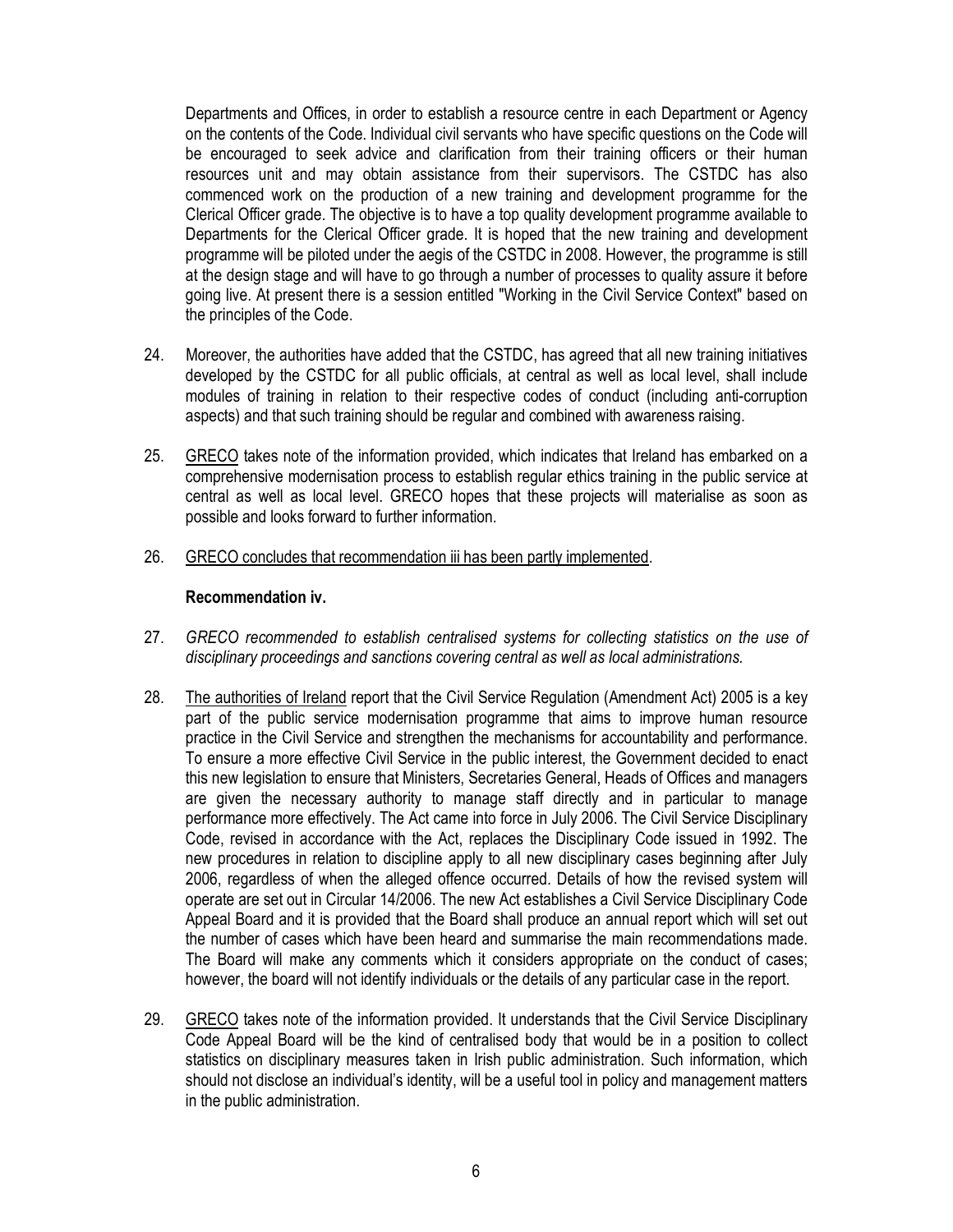#### 30. GRECO concludes that recommendation iv has been implemented satisfactorily.

#### Recommendation v.

- 31. GRECO recommended to consider strengthening the material checking function of the Company Registration Office (CRO) with regard to the accuracy of information submitted in the registration process, in particular, with regard to the identity of persons behind a legal person.
- 32. The authorities of Ireland report that this recommendation has been considered by the Department of Enterprise, Trade and Employment against the Company Law framework currently in operation in Ireland. The filing of documents in the Companies Registration Office (CRO) operates on the basis that information furnished must comply with the requirements of the Companies Acts in respect of registration and that the Registrar cannot register a company's memorandum and articles of association unless satisfied that all requirements of the Companies Acts, in respect of registration, including incidental matters, have been complied with. Any document filed by a company is subjected to a series of checks by the CRO. The purpose of these checks is to ensure firstly, that the document is internally consistent i.e. it does not contain any conflicting statements and that it has been prepared correctly in accordance with the relevant requirements of the Companies Acts; secondly, that the information provided is consistent with any other documents filed previously in respect of the same company; and thirdly, to ensure that the data is suitable to be filed electronically for public inspection. Once accepted and registered, all information disclosed to the CRO under the Companies Acts is open to public inspection. Anyone who believes that false or misleading information has been filed by or on behalf of a company or other entity may make a complaint to the Office of the Director of Corporate Enforcement (ODCE) and the Director has extensive powers to investigate and prosecute suspected offences in this area. In relation to the identification of persons behind a legal person, the Director of the ODCE has legal powers under Sections 14 and 15 of the Companies Act 1990 (as amended) to investigate the ownership of shares in or debentures of a company. These provisions were used successfully on a number of occasions in the 1990s, although the Director has not found it necessary to employ these powers in the last five years. Strengthening the material checking function of the Companies Registration Office, whether with regard to the identity of persons behind a legal person or otherwise, would involve a significant change in the current companies registration and enforcement system, which is already based on a certain amount of pre and post-registration checking by the CRO and the ODCE. Ireland considers that its current registration and enforcement system is working well and that it has achieved a considerable degree of efficiency.
- 33. GRECO takes note of the information provided which is identical to the elements already contained in the Evaluation report. GRECO accepts that the Irish authorities have considered this recommendation but have come to the conclusion that the efficiency of the present system is more of a priority than to complement the current formal checking before registration with a material control of information, as that could imply a more bureaucratic, costly and lengthy registration procedure, in particular as there is in place a post-factum investigation procedure available through the ODCE. GRECO maintains its position that it is of crucial importance that information contained in a company registry is correct and reliable, in particular in respect of prevention of legal persons being used to shield criminal activities. It also believes that the material checking of, for example, the existence of company officials would be possible without much of a bureaucratic procedure, through, e.g. the requirement of certified identity papers.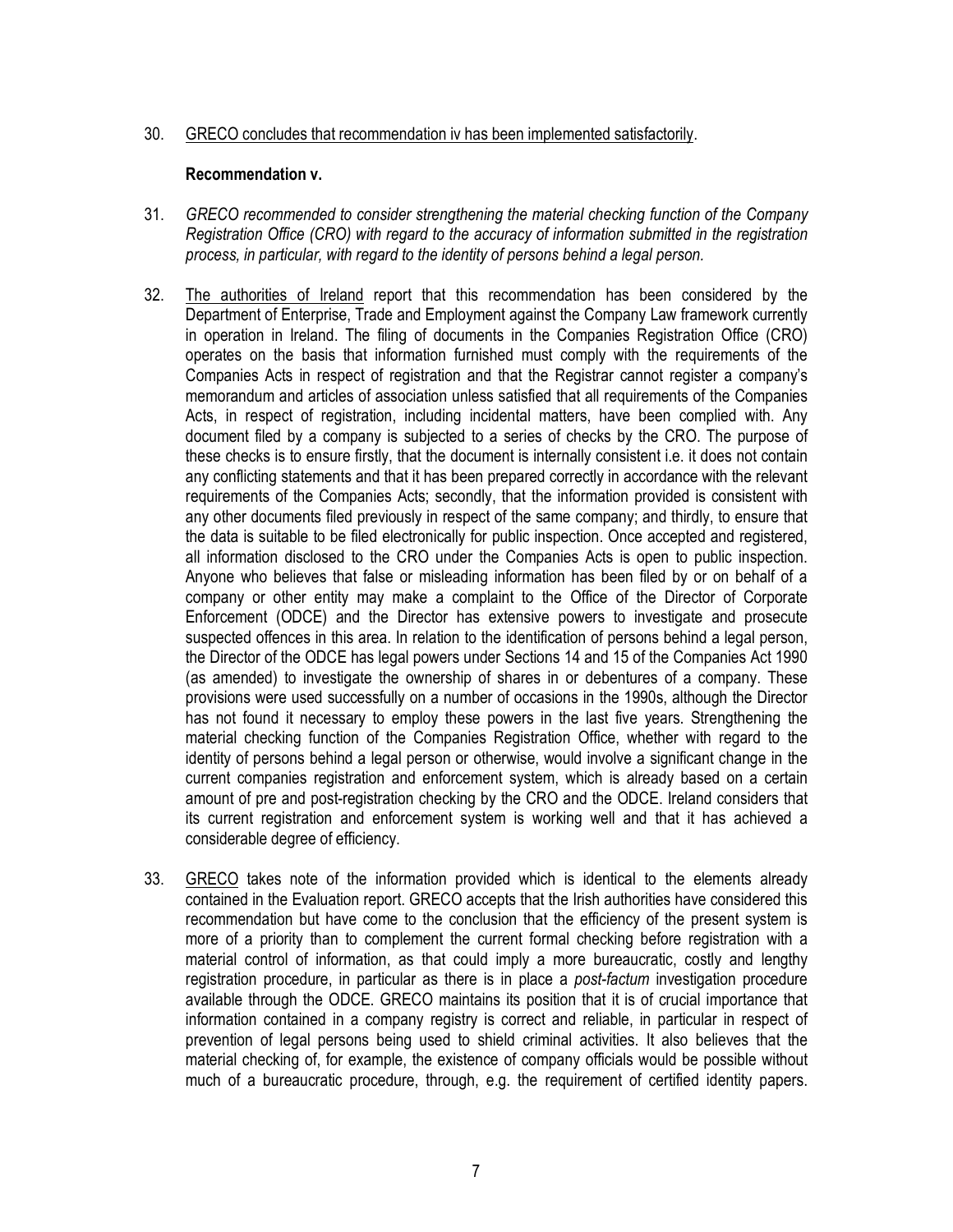However, GRECO accepts that the present recommendation was drafted in a way to give Ireland an impetus for reflection rather than to require a specific outcome.

34. GRECO concludes that recommendation v has been dealt with in a satisfactory manner.

## Recommendation vi.

- 35. GRECO recommended to consider increasing the penal sanctions for account offences in order to ensure that the available sanctions are effective, proportionate and dissuasive.
- 36. The authorities of Ireland report that it is accepted that the current penalties for account offences should be increased. As part of its work on behalf of the Government in developing a Companies Consolidation and Reform Bill, the Company Law Review Group has considered the level of penalty applicable for account offences. In the recently published draft General Scheme of a Bill, a four-fold categorisation of company law offences is envisaged. Depending on the nature of the relevant circumstances, accounts offences are graded either category 1 or 2 which attract higher penalties than the less serious offences graded category 3 or 4. The Review Group has proposed and the Government has approved the general scheme of the Consolidation and Reform Bill and the Minister has announced that he hopes to be in a position to publish the formal Bill by the end of 2008 according to which Category 1 accounts offences on summary conviction would be subject to a fine of €5,000 or imprisonment for a term not exceeding 12 months or both the fine and the imprisonment, or on indictment, a fine of €500,000 or imprisonment for a term not exceeding ten years or both the fine and imprisonment. Category 2 account offences would be subject to on summary conviction, a fine of €5,000 or imprisonment for a term not exceeding 12 months or both the fine and imprisonment, or on conviction on indictment, a fine of €50,000 or imprisonment for a term not exceeding five years or both the fine and imprisonment.
- 37. GRECO takes note of the information provided and is pleased that this recommendation has been considered in depth and that promising amendments to the current law are under preparation. The proposed penalties represent substantial increases in comparison to the existing levels of financial penalties, particularly for the more serious accounts offences. The Irish authorities might wish to keep GRECO informed on the anticipated adoption of the proposed changes.
- 38. GRECO concludes that recommendation vi has been implemented satisfactorily.

## III. CONCLUSIONS

- 39. In view of the above, GRECO concludes that Ireland has implemented satisfactorily, or dealt with in a satisfactory manner, two thirds of the recommendations contained in the Second Round Evaluation Report. Recommendations i, iv and vi have been implemented satisfactorily and recommendation v has been dealt with in a satisfactory manner. Recommendations ii and iii have been partly implemented.
- 40. Ireland appears to be in a reform process of its public administration and inter-departmental working groups have been established to direct the reforms. These will cover some of GRECO's recommendations but apparently also recommendations issued by the OECD Working Group on Bribery. Consequently, the authorities are aiming at a holistic and co-ordinated approach which is to be welcomed. However, in the meantime, the recommendations concerning reporting of suspected corruption, ethics training and whistleblower protection have not yet been fully